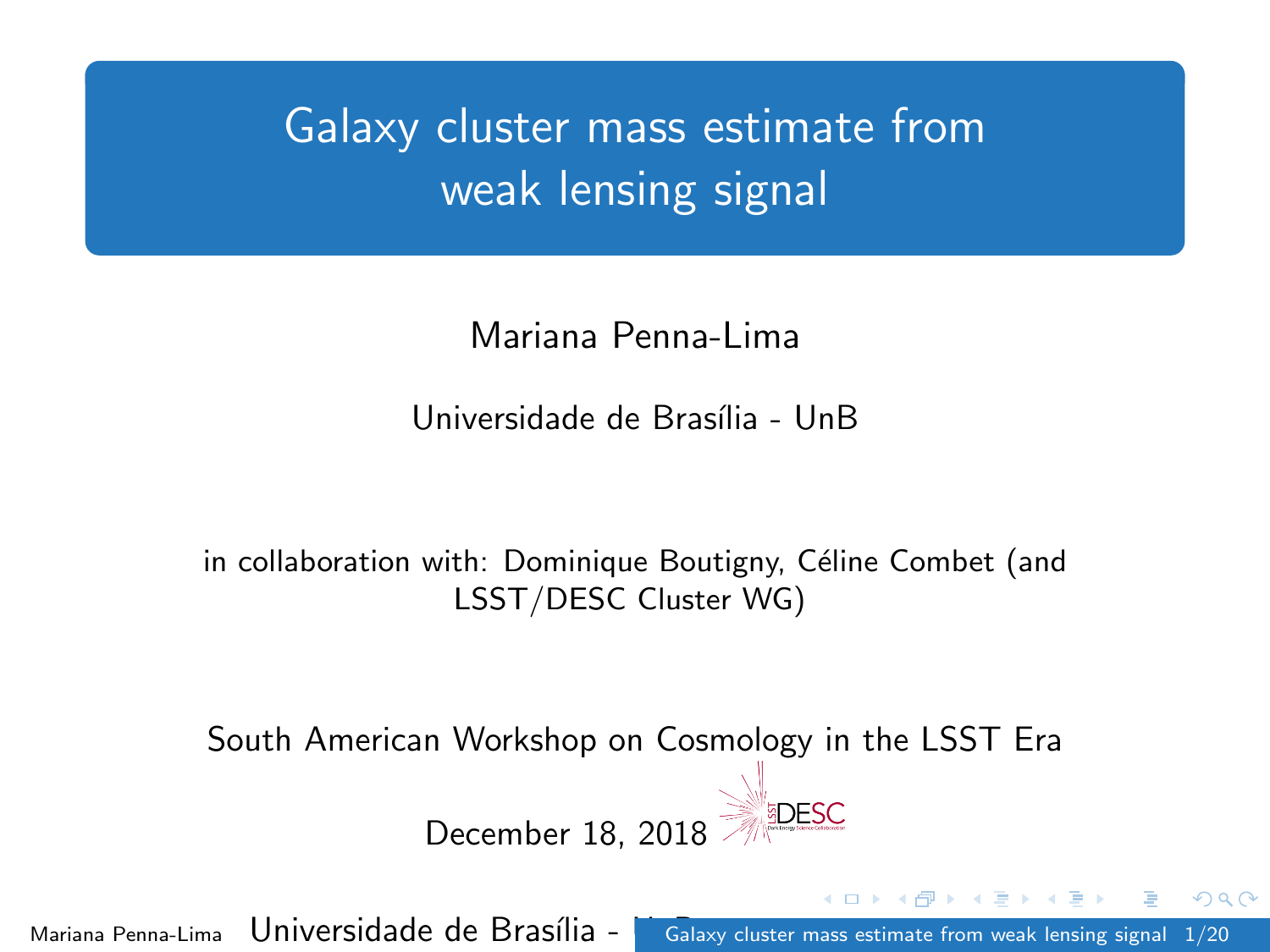# Galaxy Cluster Cosmology



Abell 1689

Largest gravitationally bound structures in the universe:

Composition: 86% dark matter, 12% ICM (hot gas), 2% galaxies

Mariana Penna-Lima Universidade de Brasília - **Unggalaxy cluster mass estimate from weak lensing signal** 2/20

 $QQ$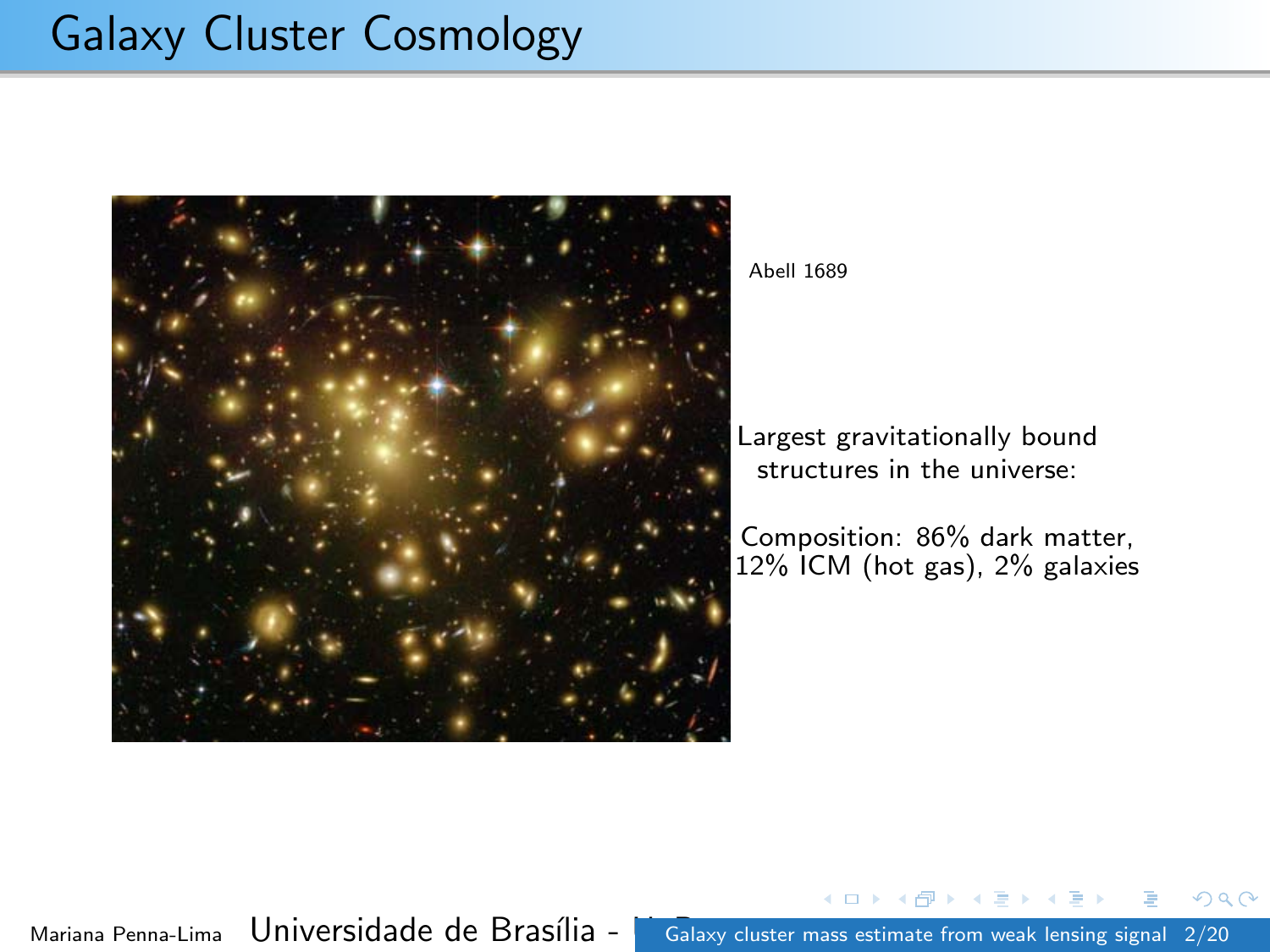# Galaxy Cluster Cosmology

Halo number density: 
$$
\frac{d^2N}{dz d \ln M} = A_{\text{survey}} \frac{c}{H(z)} D_c^2(z) \frac{dn(M,z)}{d \ln M}
$$
  
Halo mass Function: 
$$
\frac{dn(M,z)}{d \ln M} = -\frac{\rho_m(z)}{M} f(\sigma_M, z) \frac{1}{\sigma_M} \frac{d \sigma_M}{d \ln M}
$$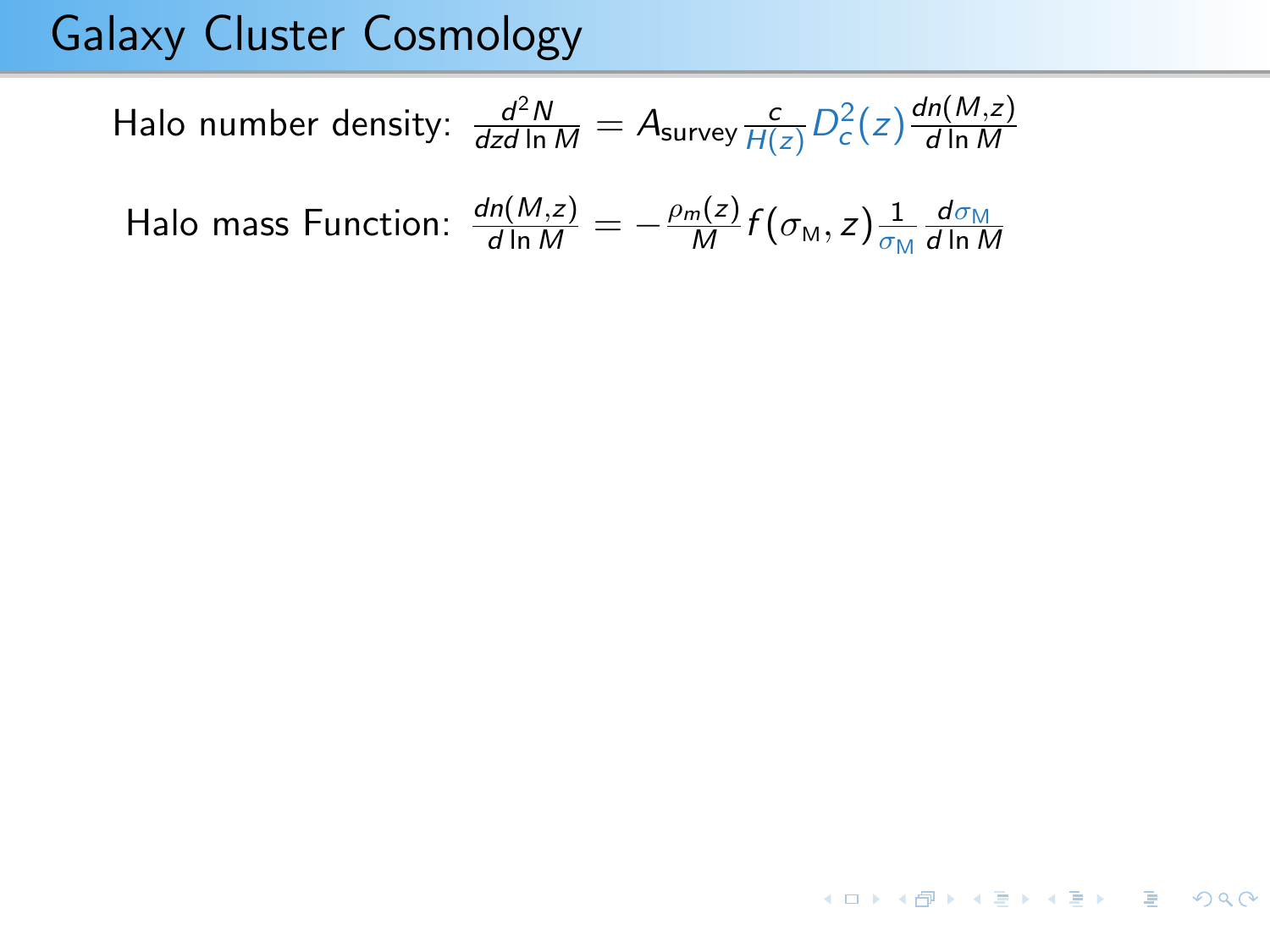# Galaxy Cluster Cosmology

Halo number density: 
$$
\frac{d^2N}{dz d \ln M} = A_{\text{survey}} \frac{c}{H(z)} D_c^2(z) \frac{dn(M,z)}{d \ln M}
$$
  
Halo mass Function: 
$$
\frac{dn(M,z)}{d \ln M} = -\frac{\rho_m(z)}{M} f(\sigma_M, z) \frac{1}{\sigma_M} \frac{d \sigma_M}{d \ln M}
$$

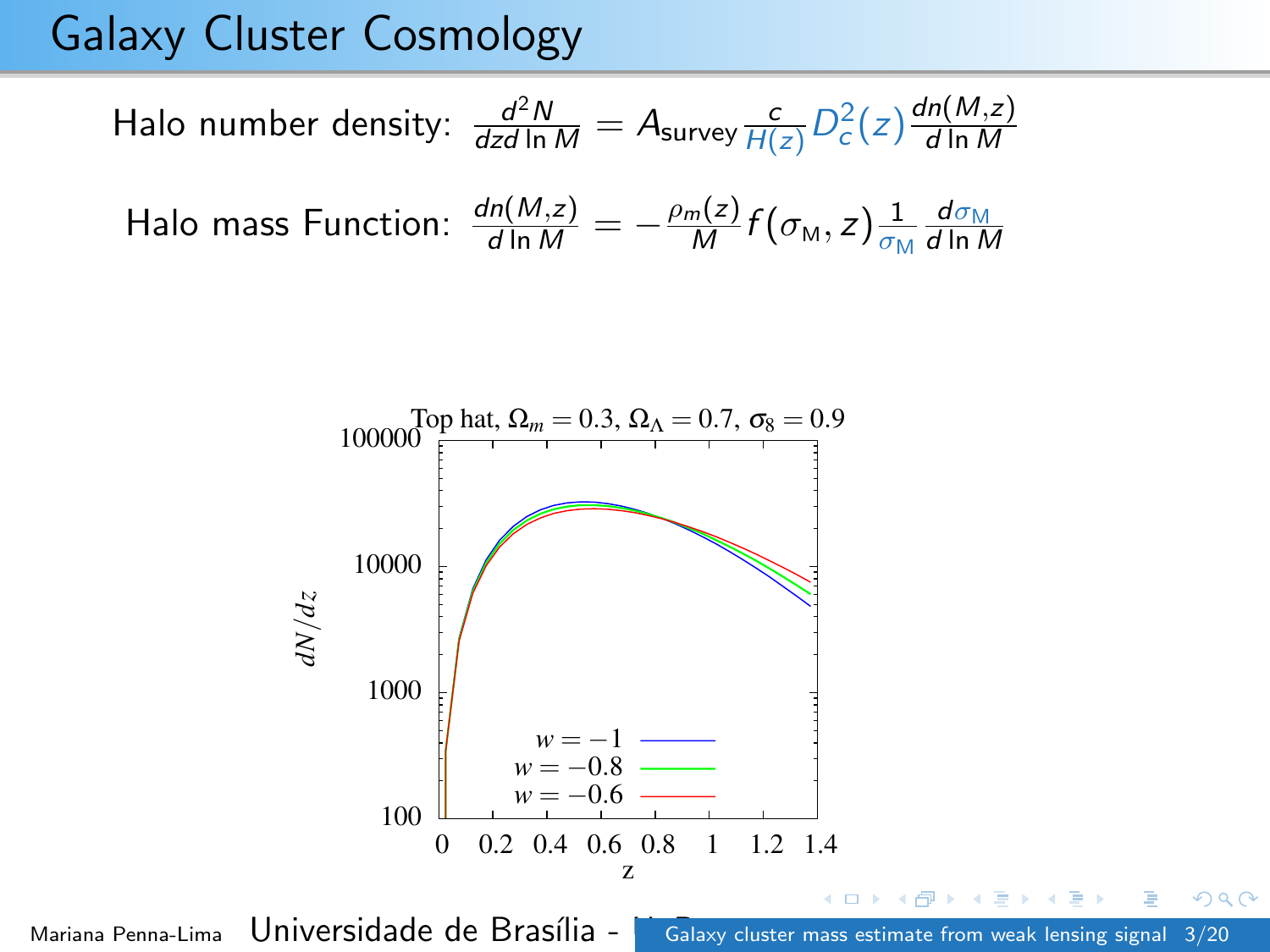# Uncertainty Sources

• Multiplicity function  $f(\sigma_M, z)$ : nonlinear regime of halo/cluster formation.

N-body simulations: results depend on the halo mass definition.

- $\bullet$  Tinker et al. (2008): 5% precision at  $z = 0$ .
- $\bullet$  McClintock et al. (2018): 1% precision at  $z=0$ .

The latter is required in the LSST era.

- Biased cosmological parameter estimators: cluster counts
	- Maximum likelihood estimators are not necessarily unbiased, even if they are consistent.
	- Study cases: maximum redshift, survey area, photometric and spectroscopic redshifts, mass uncertainty
	- **Biases on**  $\Omega_c$  **and**  $\sigma_8$  **about 50% of the respective error bar,** bias on  $w \sim 30\%$ :  $z_{max} = 1.1$ , spec-z and SZ-mass uncertainty,  $40,000$ deg<sup>2</sup>.
	- Joint analyses (combined probes): unbiased estimators in all study cases. M. Penna-Lima et al. JCAP 05 (2014) 039

Mariana Penna-Lima Universidade de Brasília - **Unggalaxy cluster mass estimate from weak lensing signal 4/20** 

 $\left\{ \left\vert \left\langle \left\langle \left\langle \mathbf{q} \right\rangle \right\rangle \right\rangle \right\} \right\} \left\{ \left\langle \left\langle \mathbf{q} \right\rangle \right\rangle \right\} \left\{ \left\langle \mathbf{q} \right\rangle \right\} \right\}$ 

 $2990$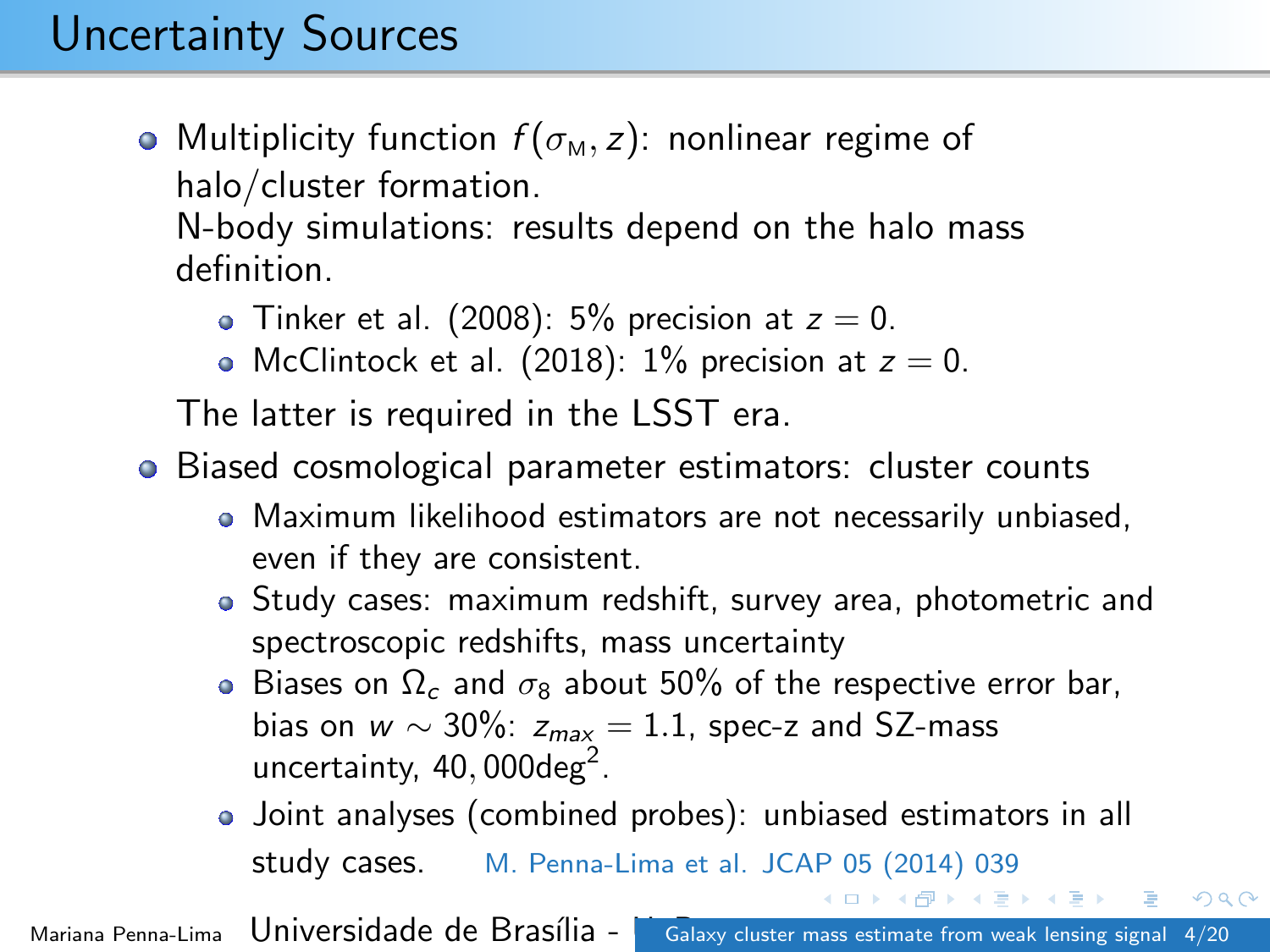## Uncertainty Sources - photometric redshift

$$
\bullet \ \ z^{\text{phot}} = z^{\text{true}} + z^{\text{bias}} \pm \sigma_z, \text{ where } \sigma_z = \sigma_z^0 (1+z);
$$

$$
P(z^{\text{phot}}|z^{\text{true}}) = \sqrt{\frac{2}{\pi}} \frac{e^{-\frac{(z^{\text{phot}} - z^{\text{true}})^2}{2\sigma_z^2}}}{\sigma_z \left(1 - \text{erf}(z^{\text{true}}/\sqrt{2\sigma_z^2})\right)}
$$

• Large surveys: Dark Energy Survey (DES) – 5 filters, 5,000 deg<sup>2</sup>,  $\sigma_z^0 = 0.03$ ,  $z \leq 1.4$ ; Javalambre Physics of the Accelerating Universe Astrophysical Survey (J-PAS) – 56 filters, 8,500 deg<sup>2</sup>,  $\sigma_z^0 =$  0.003,  $z \lesssim 1.5;$ Euclid Satellite – 7 filters,  $\sigma_z^0 = 0.025$  – 0.053,  $z \lesssim 2.0$ ; Large Synoptic Survey Telescope (LSST) – 6 filters (ugrizy), 18,000 deg<sup>2</sup>,  $\sigma_z^0 \le 0.02$ ,  $z^{\text{bias}} < 0.003$ ,  $z \lesssim 1.2$ 

Mariana Penna-Lima Universidade de Brasília - [Galaxy cluster mass estimate from weak lensing signal](#page-0-0) 5/20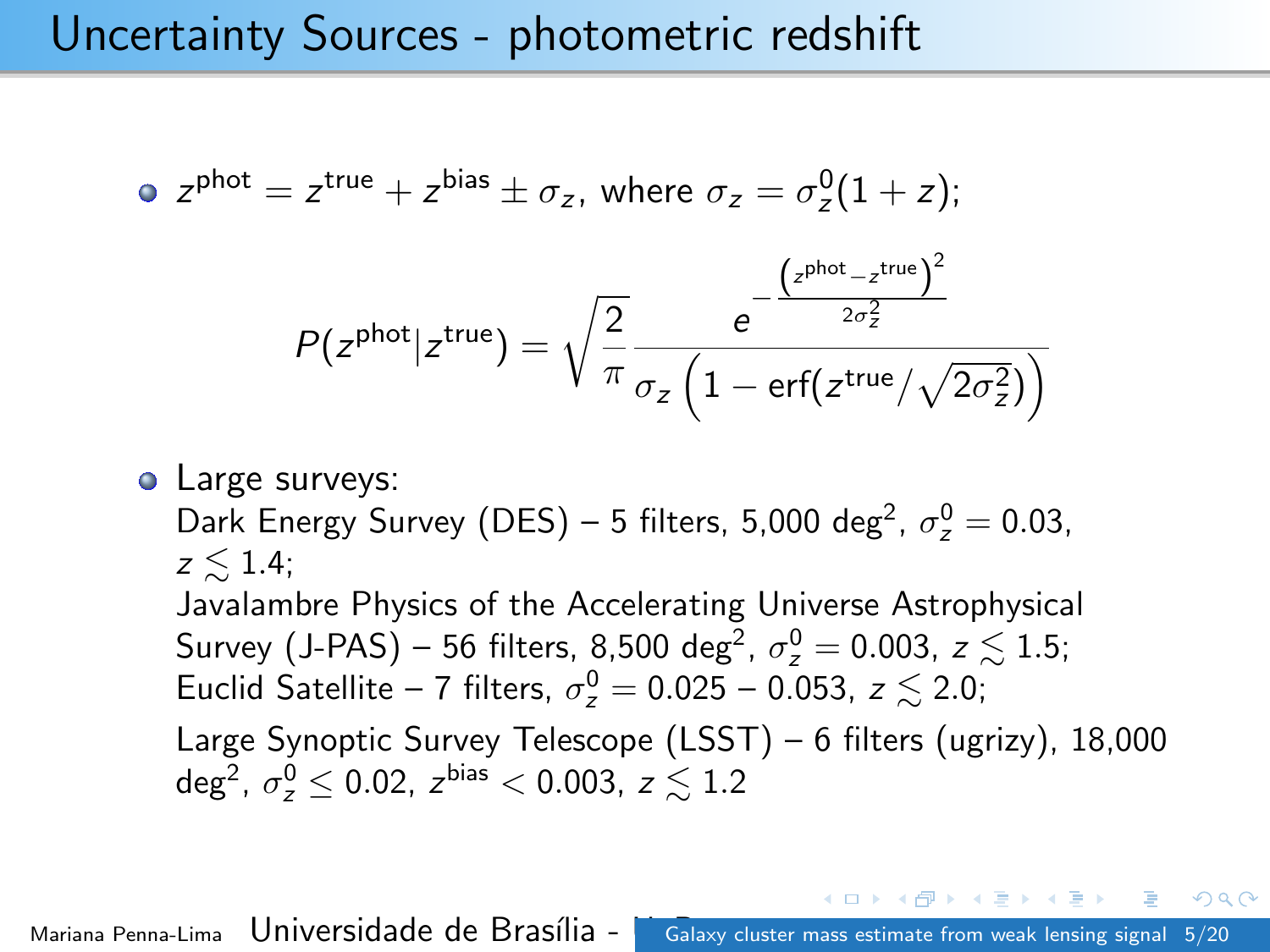## Uncertainty Sources - cluster mass

- Main source of uncertainties.
- Mass is not directly observed.

Determining the relationships between survey observables and halo mass represents the most difficult and complex challenge for cluster cosmology. LSST DESC Science Roadmap

Mass proxies:

- X-ray: total luminosity  $L_x$ , temperature  $T_x$ , thermal energy  $Y_{x} = M_{gas}T_{x}$
- mm (Sunyaev-Zeldovich effect): Compton-y parameter  $Y_{SZ}$

 $\bullet$  Optical/IR: richness  $\lambda$ , weak lensing (WL) shear

Unbinned cluster count:

$$
\frac{d^2N(\lambda_i, z_i^{\text{phot}}, \vec{\theta})}{dz^{\text{phot}}d\lambda} = \int d\ln M \int d\lambda^{\text{true}} \int dz^{\text{true}} \Phi(M, z)
$$
  
 
$$
\times \frac{d^2N(M, z^{\text{true}}, \vec{\theta})}{dz^{\text{true}}d\ln M} P(\lambda_i|\lambda^{\text{true}}) P(\lambda^{\text{true}}|\ln M) P(z_i^{\text{phot}}|z^{\text{true}})
$$

Mariana Penna-Lima Universidade de Brasília - [Galaxy cluster mass estimate from weak lensing signal](#page-0-0) 6/20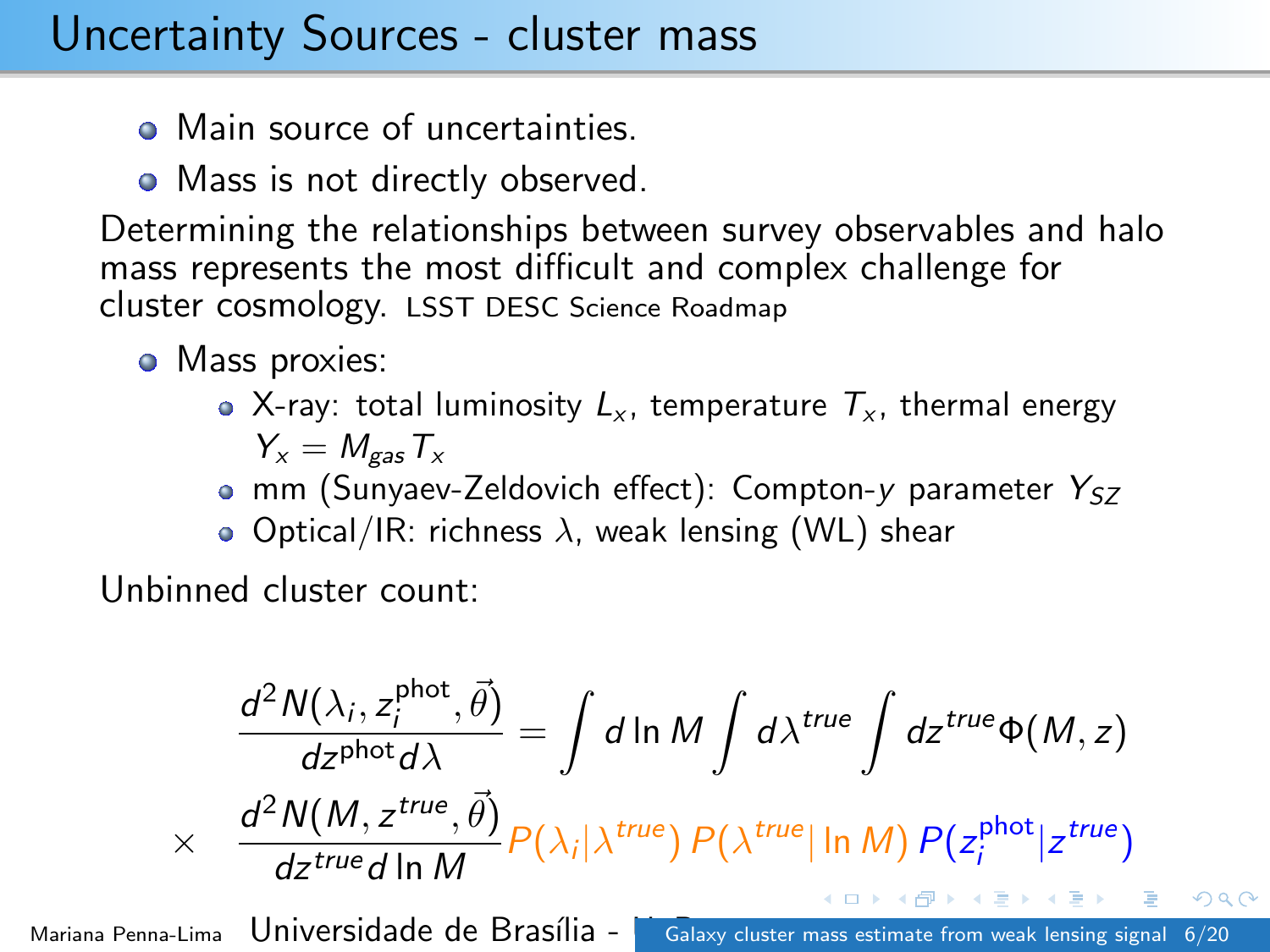## Mass scale calibration

- $\bullet$  The mass proxy relations must be calibrated to within 5% level over the mass and redshift ranges in order to access the full constraining power of galaxy clusters. Hao, Rozo and Wechsler (2010), von der Linden et al. (2014)
- WL most promising absolute mass (not sensitive to gas astrophysics).
- WL individual mass estimates incur smaller bias than X-ray, but they are noisy.
- Use multi-wavelength data to measure low-scatter mass proxies relations (e.g., X-ray) and their covariances identifying the optimal combination of follow-up observables to enhance LSST cluster science.

 $200$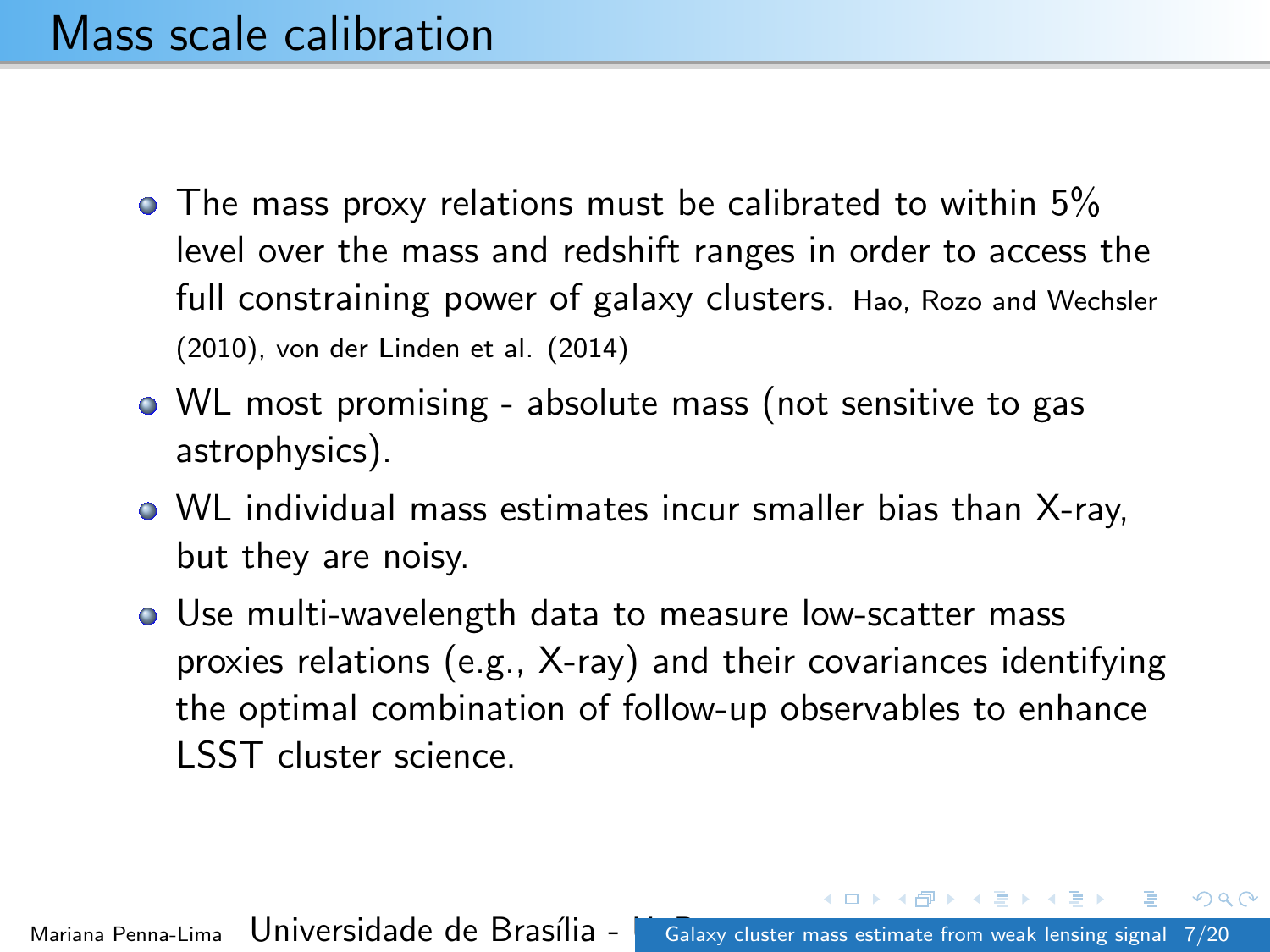In general we can write

$$
\ln(M_{\mathcal{O}}/M_0)=\ln(1-b_{\mathcal{O}})+A_{\mathcal{O}}\ln(M_{true}/M_0),
$$

where  $O$  refers to an observable (e.g., X-ray, SZ...),  $M_0$  is the pivot mass,  $b_{\odot}$  and  $A_{\odot}$  are the bias and slope, respectively.

- Cluster cosmology: self-calibration (mass calibration  $+$ cosmology)
- Multi-wavelength analyses

Mariana Penna-Lima Universidade de Brasília - **Unggalaxy cluster mass estimate from weak lensing signal 8/20**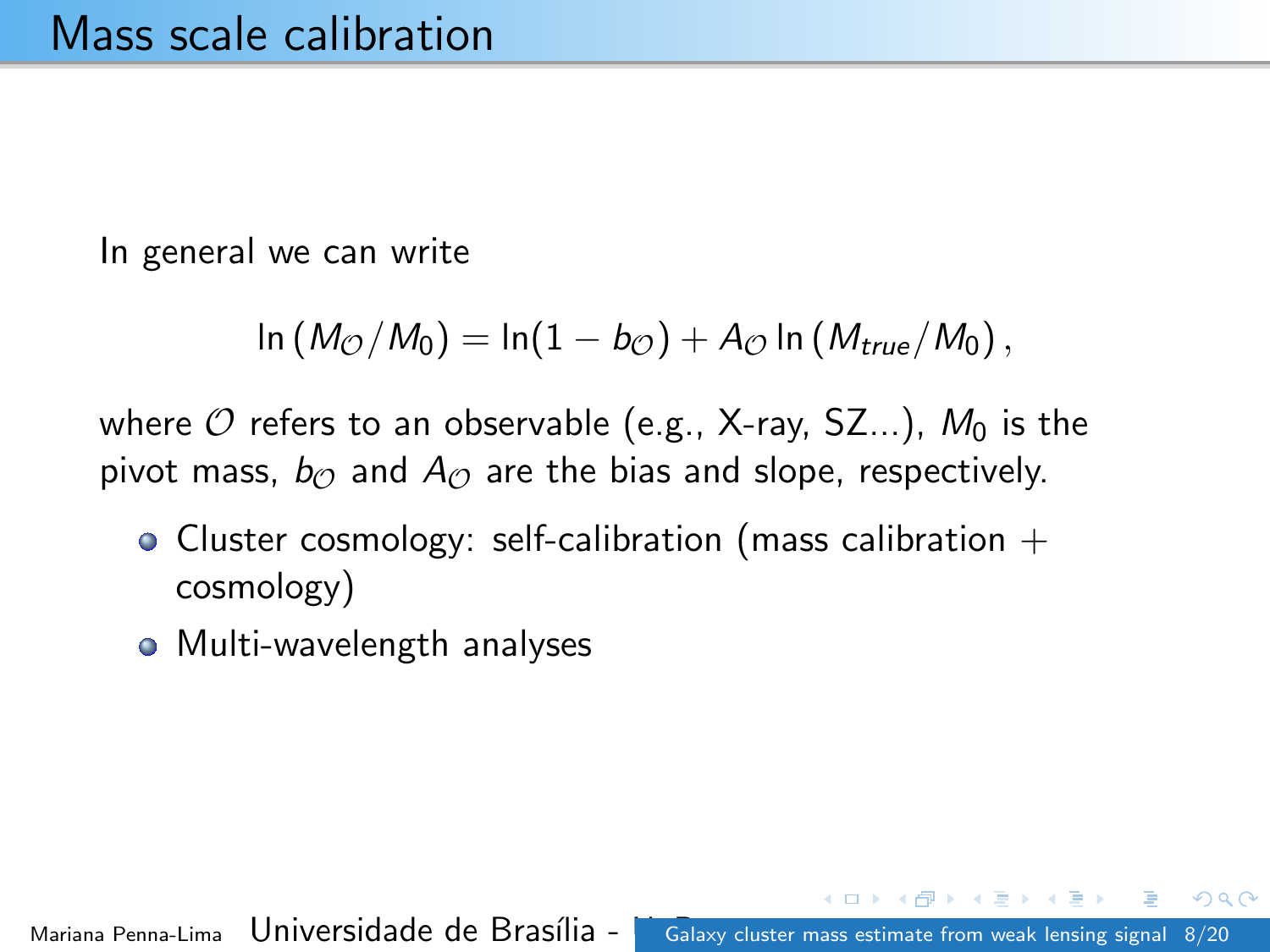The SZ relation is usually calibrated with WL measurements assuming  $A_{57} = A_{W1} = 1.0 e b_{W1} = 0.0$ 

$$
\frac{M_{SZ}}{M_{WL}} = 1 - b_{SZ}.
$$

See, e.g., von der Linden et al. 2014, Hoekstra et al. 2015 and Simet et al. 2017.

- $\bullet$  Previous analyses provided underestimated error bars of  $b_{57}$ .
- Mainly due to strong assumptions on the other parameters.

Mariana Penna-Lima Universidade de Brasília - [Galaxy cluster mass estimate from weak lensing signal](#page-0-0) 9/20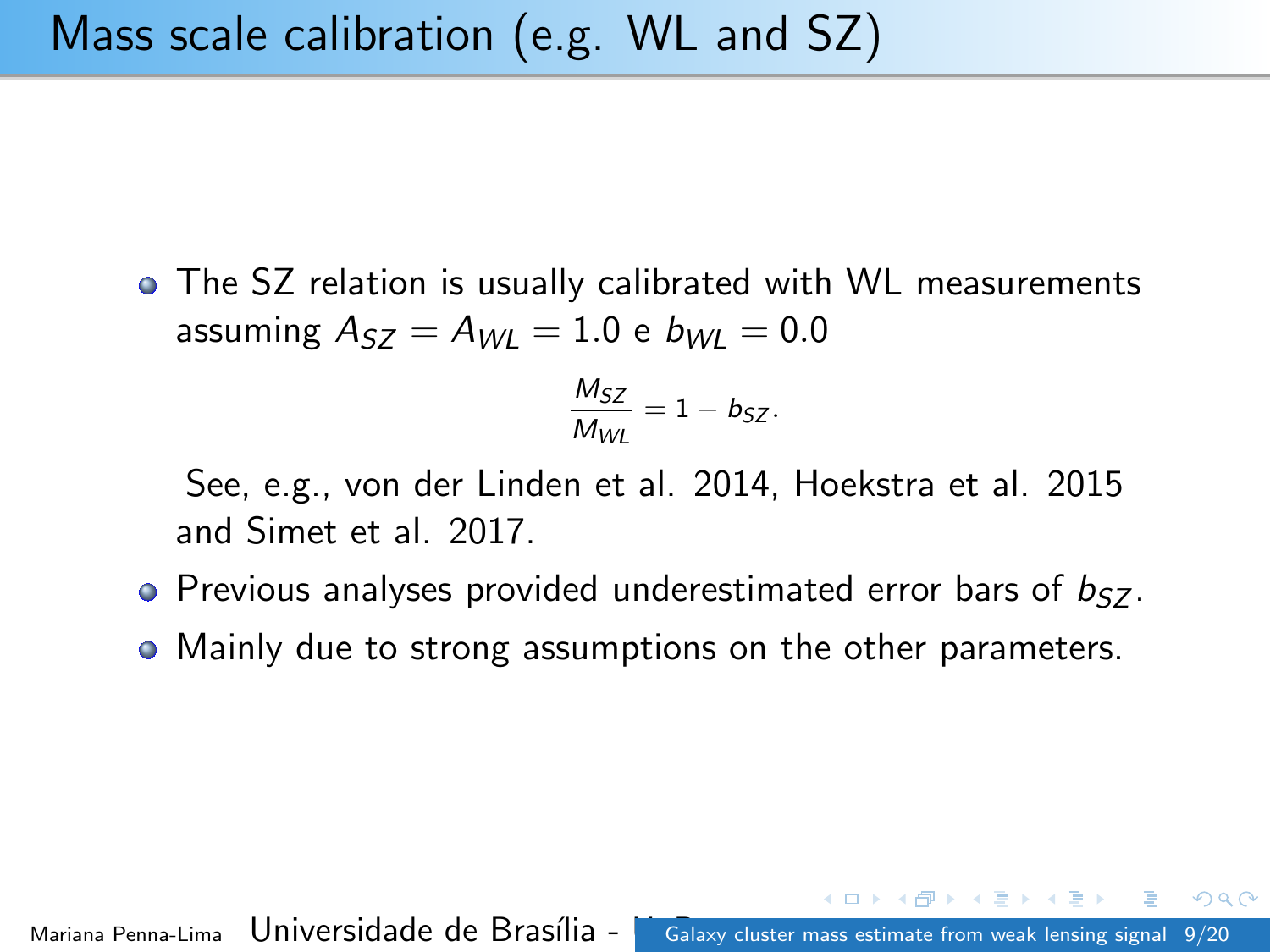#### Pseudo cluster counts

New method to calibrate the mass-observable relations (also self-calibration):

$$
\mathcal{L} = \prod_i \frac{1}{N} \int_{-\infty}^{\infty} d \ln M_{True} \; n(M_{True}, z^i) P(M_{PL}^{(i)}, M_{CL}^{(i)} | M_{True}, \vec{\theta}),
$$

where

$$
P(M_{PL}, M_{CL}|M_{True}, \vec{\theta}) = \int d \ln M_{SZ} d \ln M_L P(M_{PL}|M_{SZ})
$$
  
 
$$
\times P(M_{CL}|M_L) P(\ln M_{SZ}, \ln M_L|M_{True}, \vec{\theta})
$$

and

$$
n(M_{True}, z) = f(M_{True}) \frac{dn(M_{True}, z)}{d \ln M_{True}} \frac{d^2 V}{dz d\Omega}.
$$

M. Penna-Lima, J. Bartlett, E. Rozo, J-B Melin, et al., A&A 604, A89 (2017), arXiv:1608.05356 **何 ト ィヨ ト ィヨ ト** 

Mariana Penna-Lima Universidade de Brasília - [Galaxy cluster mass estimate from weak lensing signal](#page-0-0) 10/20

 $QQ$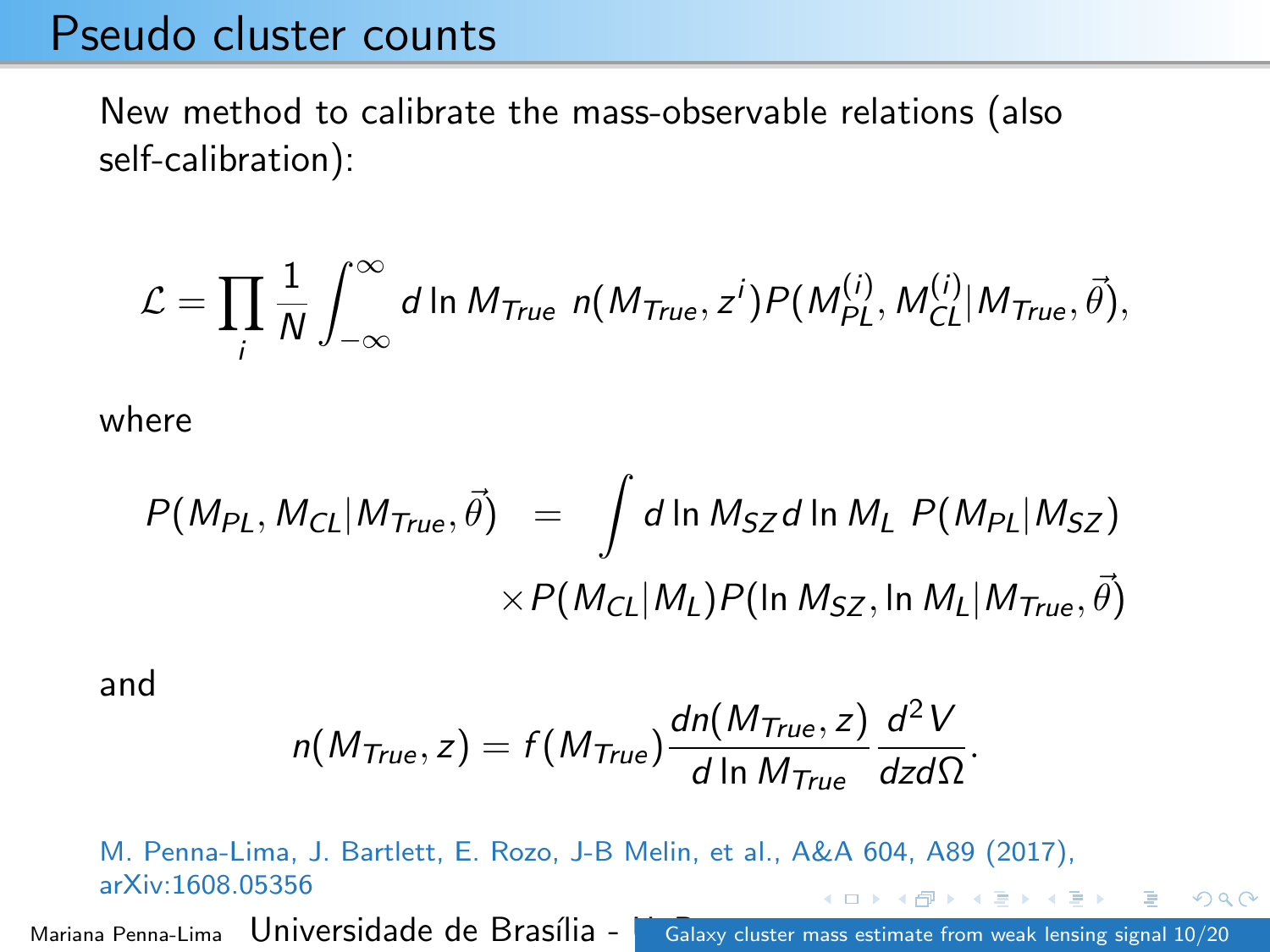# Calibrating the Planck cluster mass scale with CLASH



- Planck and Cluster Lensing And Supernova survey with Hubble (CLASH): 21 clusters in common.
- We fit 11 parameters:  $A_{SZ}$ ,  $b_{SZ}$ ,  $\sigma_{SZ}$ ,  $A_L$ ,  $b_L$ ,  $\sigma_L$ ,  $\rho$ , selection function
- $\bullet$  Reduced tension between CMB and clusters, 1.34 $\sigma$ .
- M. Penna-Lima, J. Bartlett, E. Rozo, J-B Melin, et al., A&A 604, A89 (2017), arXiv:1608.05356

Mariana Penna-Lima Universidade de Brasília - Unalaxy cluster mass estimate from weak lensing signal 11/20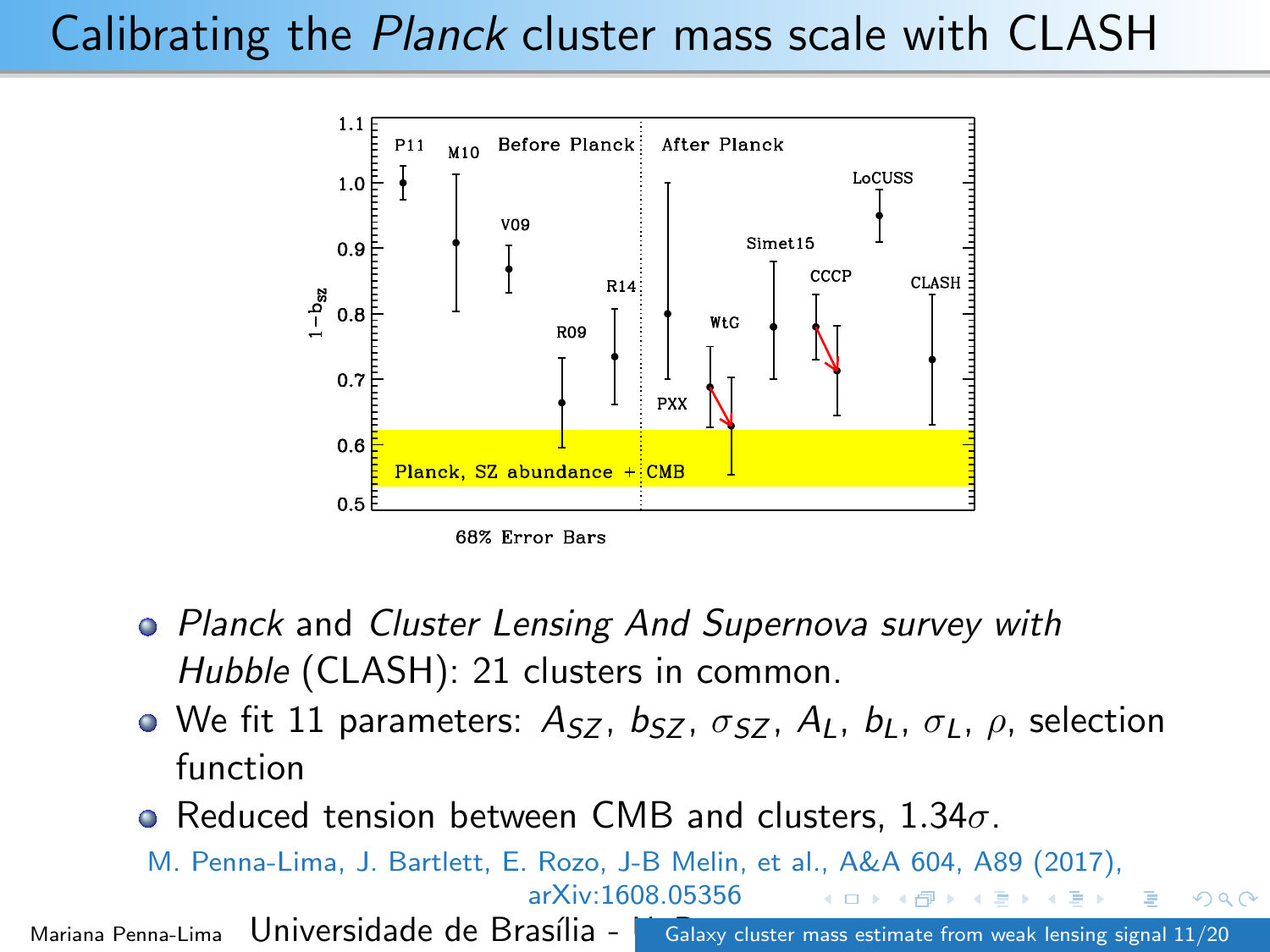## WL cluster mass estimation

• Requirements (von der Linden et al. MNRAS 433 (2014) 3):

- estimates of the distortion of each galaxy image due to the cluster (shear);
- estimates of the redshifts of the galaxies used in the WL analysis (dependency on cosmological distances);
- assumption about the mass distribution of the cluster (mass density profile).
- Individual cluster mass estimation: massive clusters  $M \gtrsim 2 \times 10^{14} h^{-1} M_{\odot}$  (small fraction of the catalog).
- Mean cluster mass estimation: stack clusters in redshift and richness bins.

 $QQ$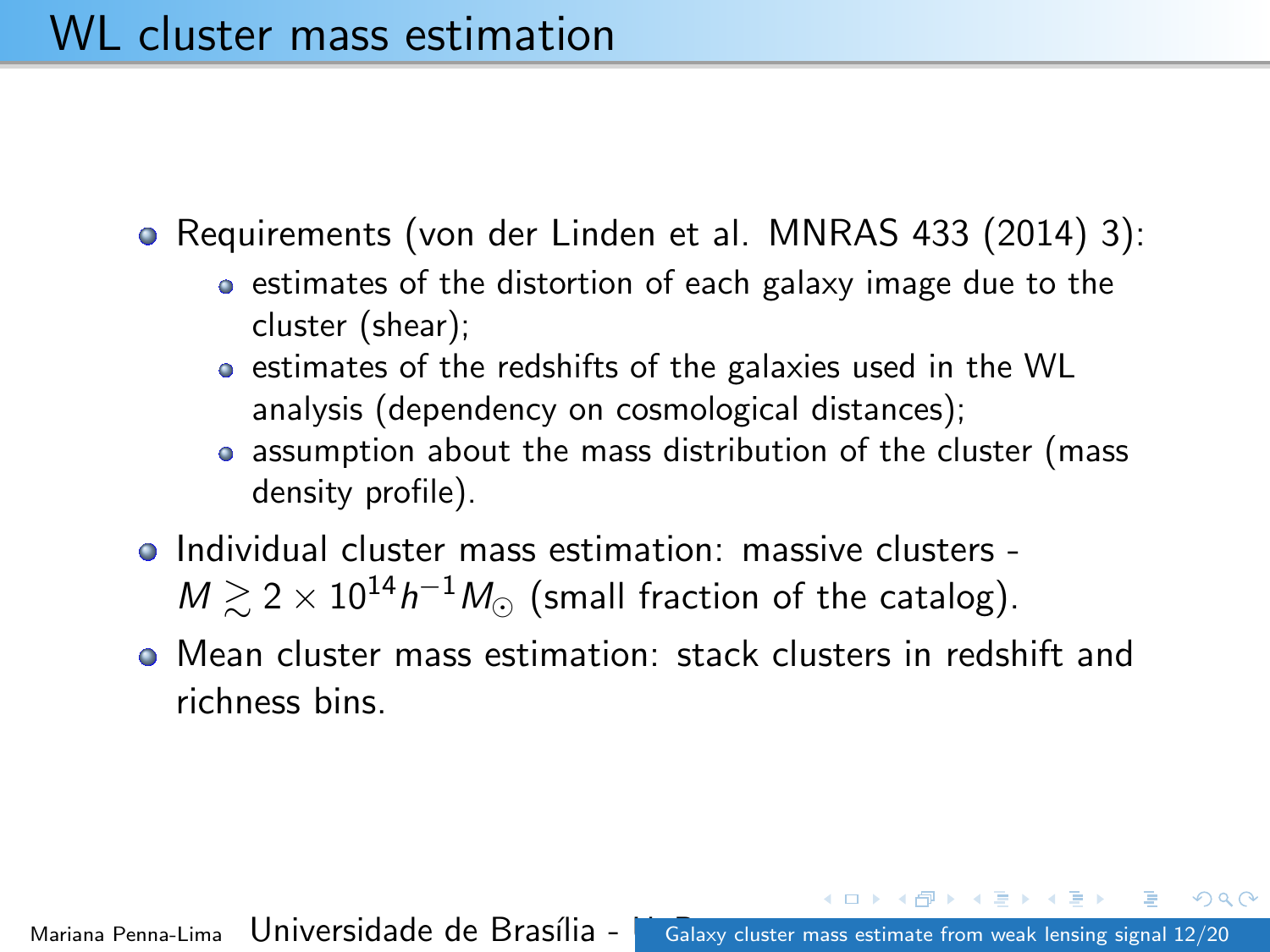## Weak Lensing

- Background galaxies are magnified and distorted by the gravitational potential of the cluster (lens).
- Measured quantity reduced shear: the ellipticities of galaxies  $(e_1, e_2)$  (bulge and disk) corrected for point spread function (PSF) effects. Tonegawa et al. (2018)

,

• Reduced shear (theory):

$$
g = \frac{\beta_s(z_b)\gamma_{\infty}(R)}{1 - \beta_s(z_b)\kappa_{\infty}(R)}
$$
  
where  $\beta_s = \frac{D_{LS}}{D_S} \frac{D_{\infty}}{D_{L,\infty}}$ .

By Michael Sachs

Mariana Penna-Lima Universidade de Brasília - Unabazo cluster mass estimate from weak lensing signal 13/20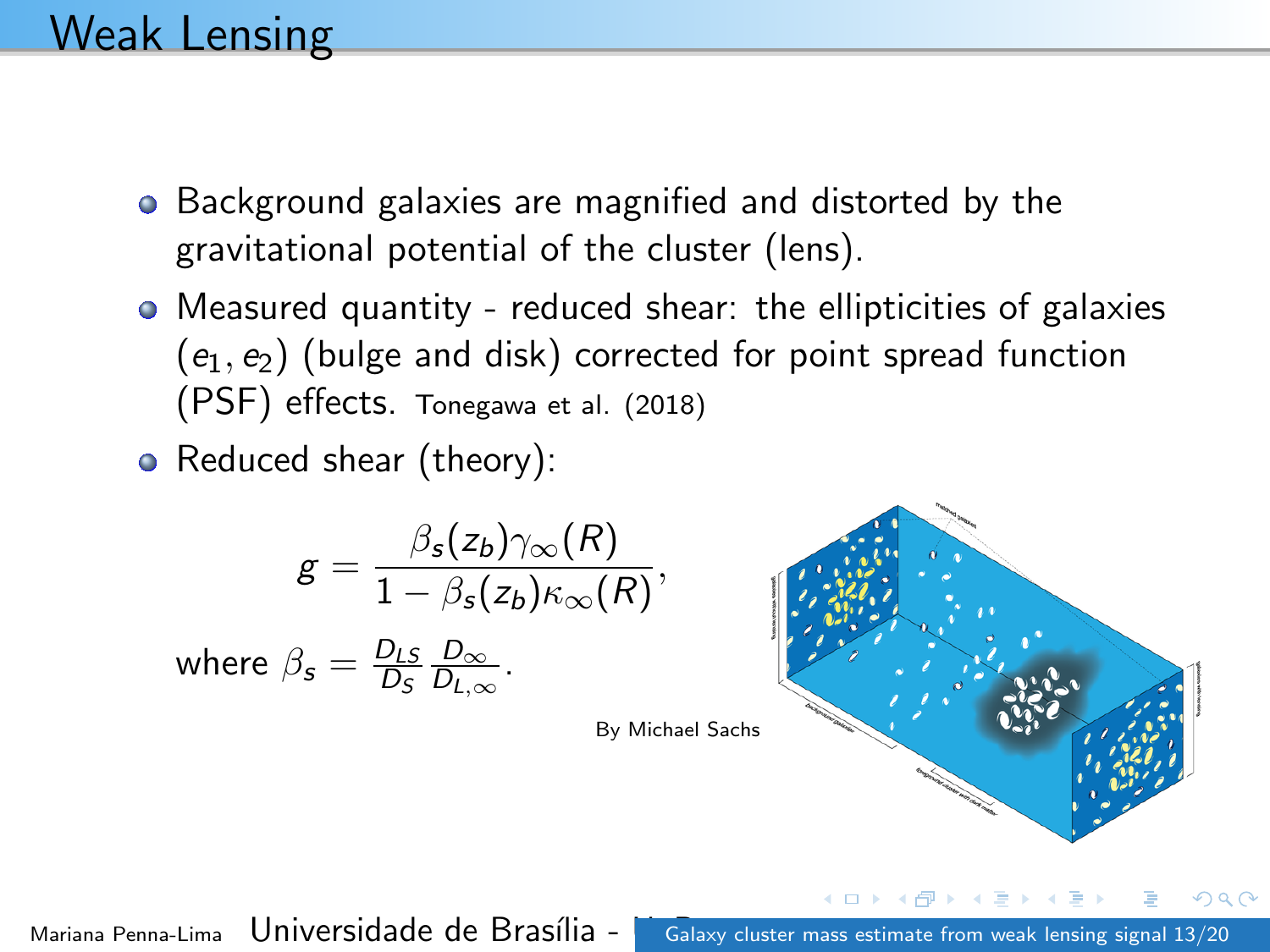## Weak Lensing

 $\bullet$ 

• Convergence  $\kappa(R)$  and tangential shear  $\gamma(R)$ :

$$
\kappa(R) = \frac{\Sigma(R)}{\Sigma_c}, \quad \gamma(R) = \frac{\Delta\Sigma}{\Sigma_c} = \frac{\overline{\Sigma}(  
where  $\Sigma_c = \frac{c^2}{4\pi G} \frac{D_S}{D_L D_{LS}}$ .  
Surface mass density:
$$

$$
\Sigma_{\rho}(R)=2\int_0^{\infty}\rho(R,z)dz
$$

• Average surface density:

$$
\overline{\Sigma}_{\rho}(
$$

Mariana Penna-Lima Universidade de Brasília - **Unitary cluster mass estimate from weak lensing signal 14/20**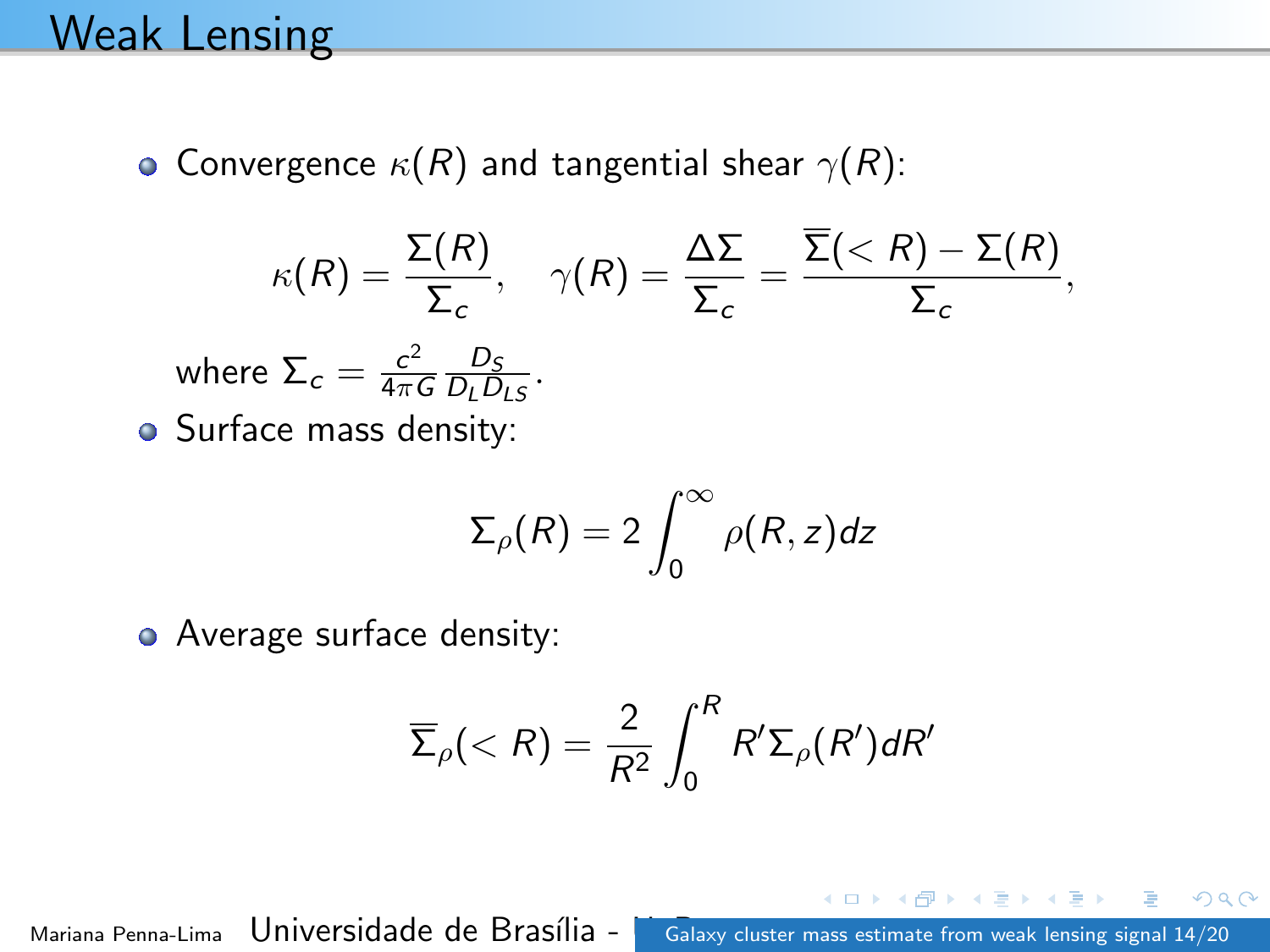#### Lensing masses with photo-z distributions

- Individual cluster mass estimation
- Mass estimates using the full photometric redshift posterior distributions of individual galaxies.
- Method used in the Weighing the Giants analyses. von der Linden et al. (2014), Applegate et al. (2014)
- They showed systematic biases in the mean mass of the sample can be controlled.
- In their analyses  $\Sigma(R) = \Sigma_\rho(R) = \int \mathrm{d}z \, \rho(R,z)$
- $\bullet$   $\rho$  is the matter density profile.
- Navarro-Frenk-White (1996) (NFW):  $\rho(r)=\frac{\delta_c \rho_{crit}}{(r/r_{\rm s})(1+r/r_{\rm s})^2},\quad \delta_c=\frac{\Delta}{3}$ 3  $rac{c^3}{\ln(1+c)-\frac{c}{1+c}},$ c is the concentration parameter and  $r_s$  is the scale radius.

Mariana Penna-Lima Universidade de Brasília - [Galaxy cluster mass estimate from weak lensing signal](#page-0-0) 15/20

 $\Omega$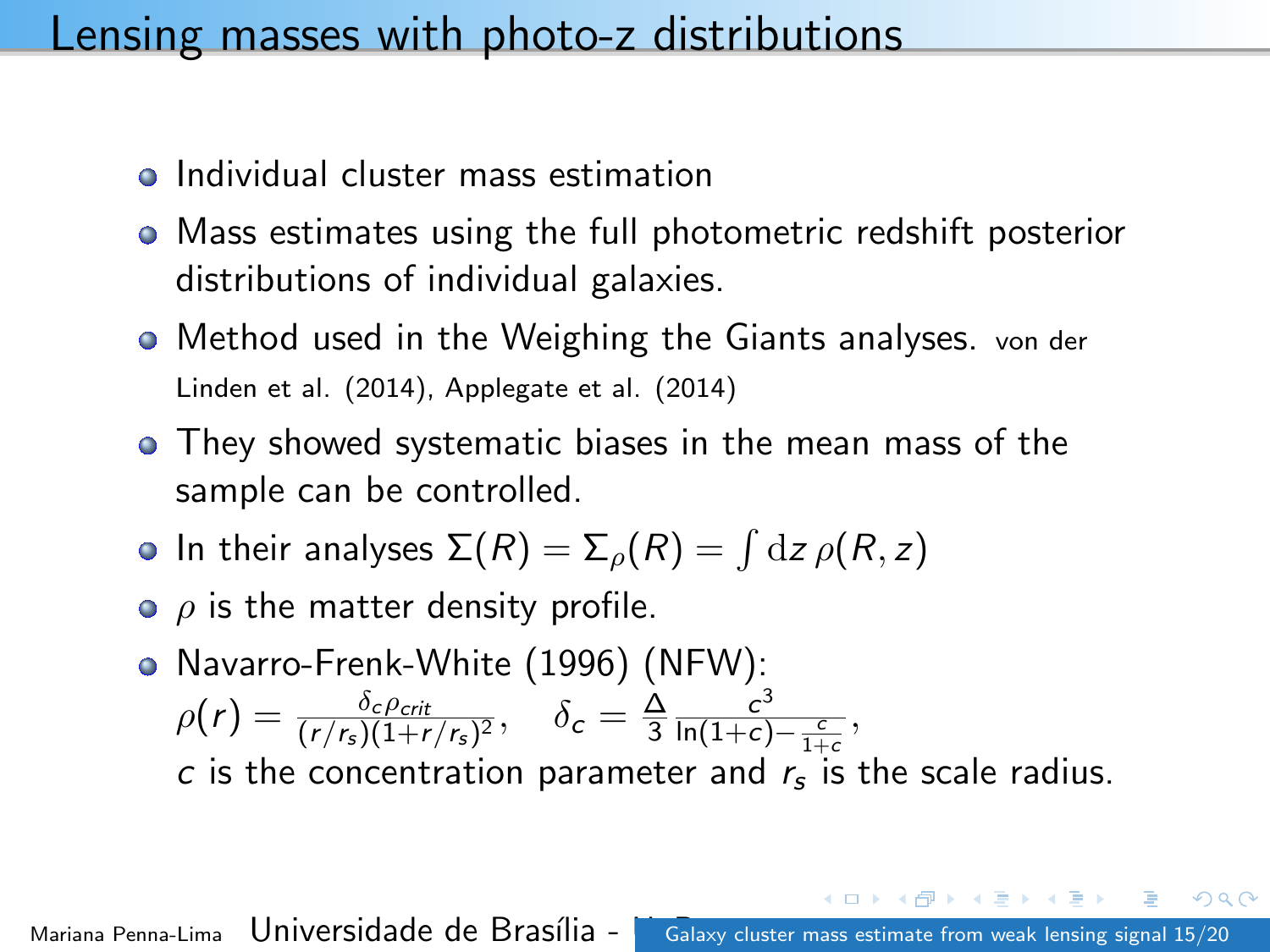#### Lensing masses with photo-z distributions

#### Posterior

$$
\mathcal{P}(M|\hat{g}) = P(M) \int_{\forall \alpha} P(\vec{\alpha}) \prod_i \int_z P(\hat{g}_i | g(z,M), \vec{\alpha}) P_i(z) dz d\vec{\alpha},
$$

- $\circ$   $P(M)$ : prior on the cluster mass
- $P(\hat{g}_i|g(z,M),\vec{\alpha})$ : Voigt distribution (convolution of Gaussian and Lorentz distributions)
- $\bullet$   $P_i(z)$ : redshift probability distribution of the i-th galaxy
- $\bullet$   $\vec{\alpha}$ : Voigt profile and shear calibration parameters
- $\circ$  g(z, M) ( $\hat{g}$ ): reduced shear (measured)

Mariana Penna-Lima Universidade de Brasília - [Galaxy cluster mass estimate from weak lensing signal](#page-0-0) 16/20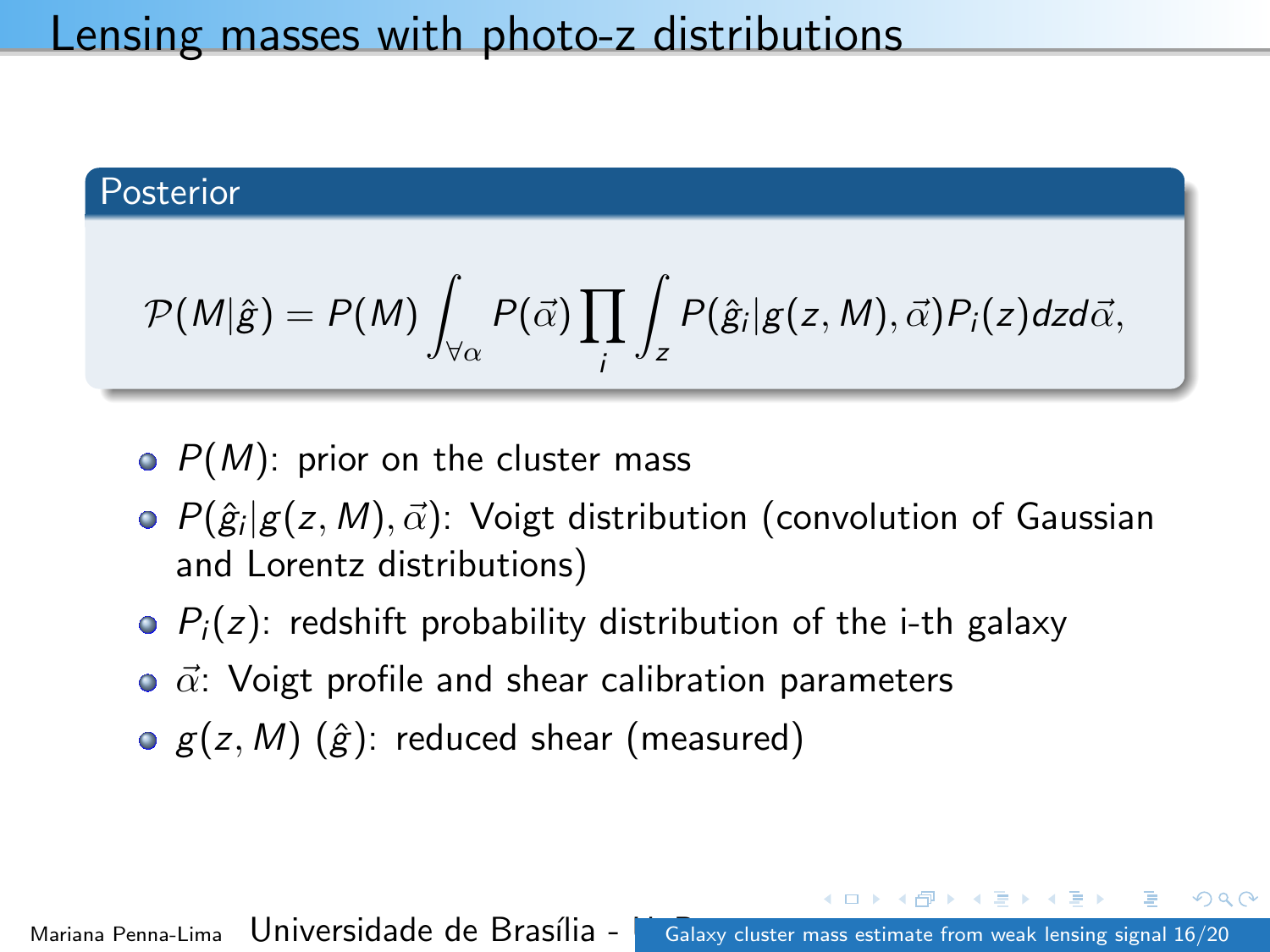## Lensing masses with photo-z distributions



Mariana Penna-Lima Universidade de Brasília - [Galaxy cluster mass estimate from weak lensing signal](#page-0-0) 17/20

Þ

∍

∍

 $\sim$   $\sim$ **In**   $2Q$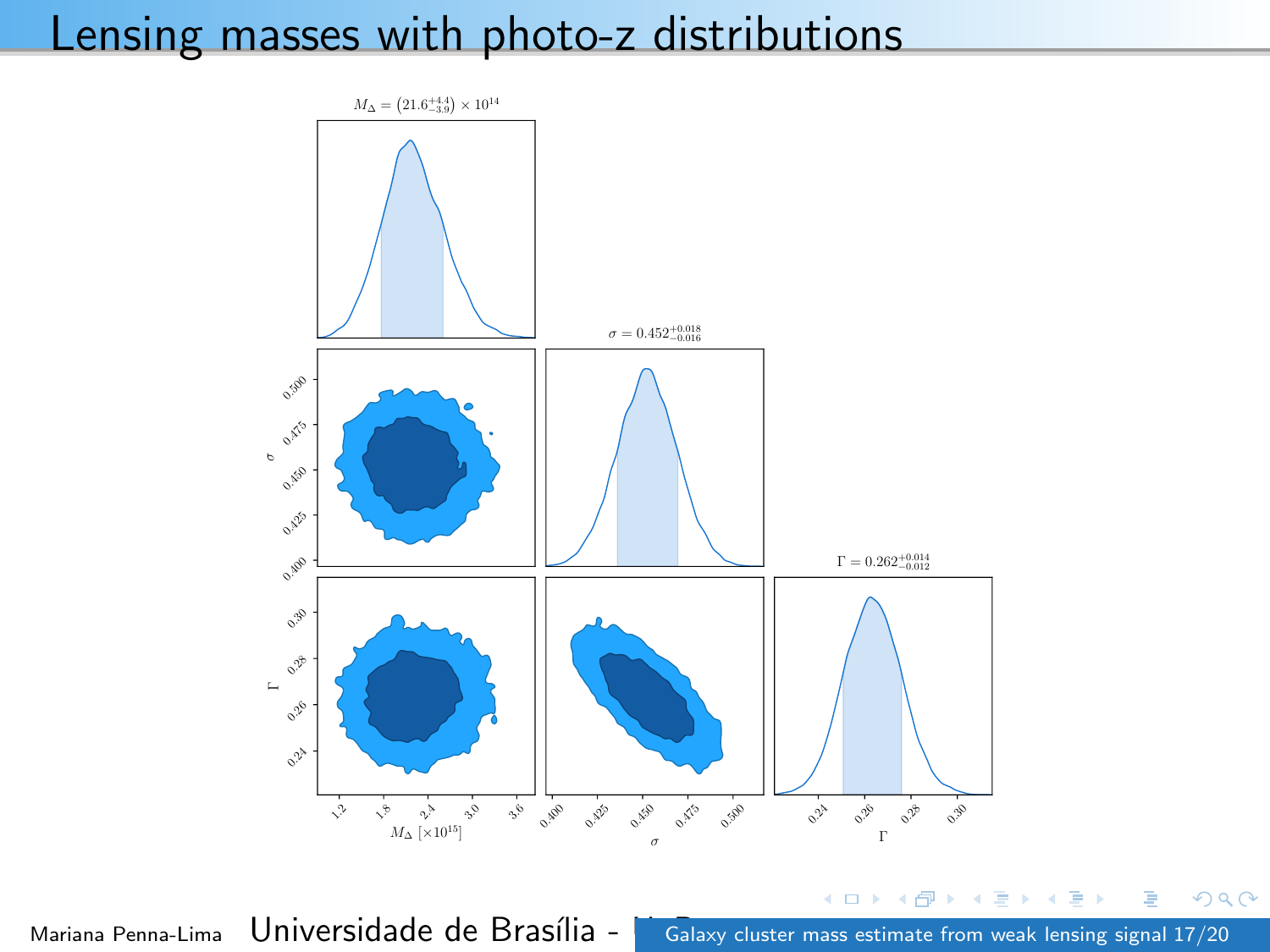Effects to take into account to compute the surface mass density  $\Delta\Sigma$  (in addition to the cluster/halo profile term  $\Delta\Sigma_o(R)$ ):

- Miscentering: the observed systems may be incorrectly centered affecting the shear profile. Johnston et al. 2007
- 2-halo term  $\Delta\Sigma_{2h}$ : correction to the halo profile for larger scales than  $\approx$  the Virial radius (or  $R_{\Delta}$ ) due to the surrounding matter. Depends on the halo bias and the linear matter power spectrum.
- $\bullet$  No-weak shear  $\Delta\Sigma_{\text{nw}}$ : massive clusters may not satisfy the weak lensing regime, i.e.,  $g_t \approx \gamma_t$ , if  $\gamma_t \ll 1$  and  $\kappa \ll 1$ .

 $\Omega$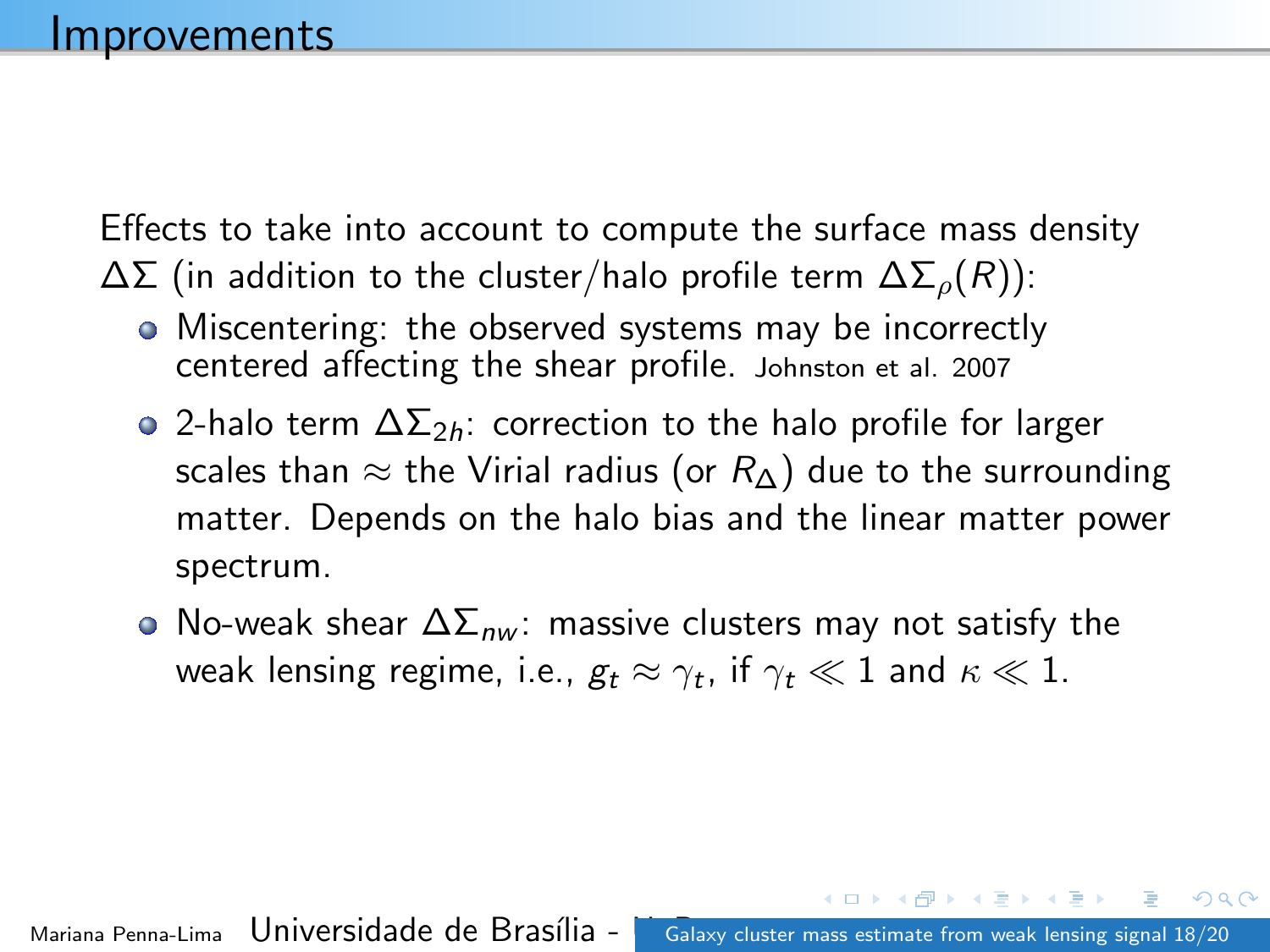• Central point mass associated to the BCG.  $\Delta\Sigma_{BCG}$ 

$$
\Delta\Sigma = \frac{M_{BCG}}{\pi R^2} + p_{cc} \left[\Delta\Sigma_{\rho}(R) + \Delta\Sigma_{nw}(R)\right] + (1 - p_{cc})\Delta\Sigma_{misc}(R) + \Delta\Sigma_{2h}(R),
$$

where *pcc* the fraction of miscentered clusters. See, e.g., Parroni et al. (2017), Vitorelli et al. (2018), Pereira et al. (2018), Cibirka et al. (2017) and references therein.

#### Implement other matter density profiles, e.g., Diemer & Kravtsov.

Independent implementation: Numerical Cosmology library (NumCosmo) Vitenti and Penna-Lima ascl:1408.013, github

Mariana Penna-Lima Universidade de Brasília - [Galaxy cluster mass estimate from weak lensing signal](#page-0-0) 19/20